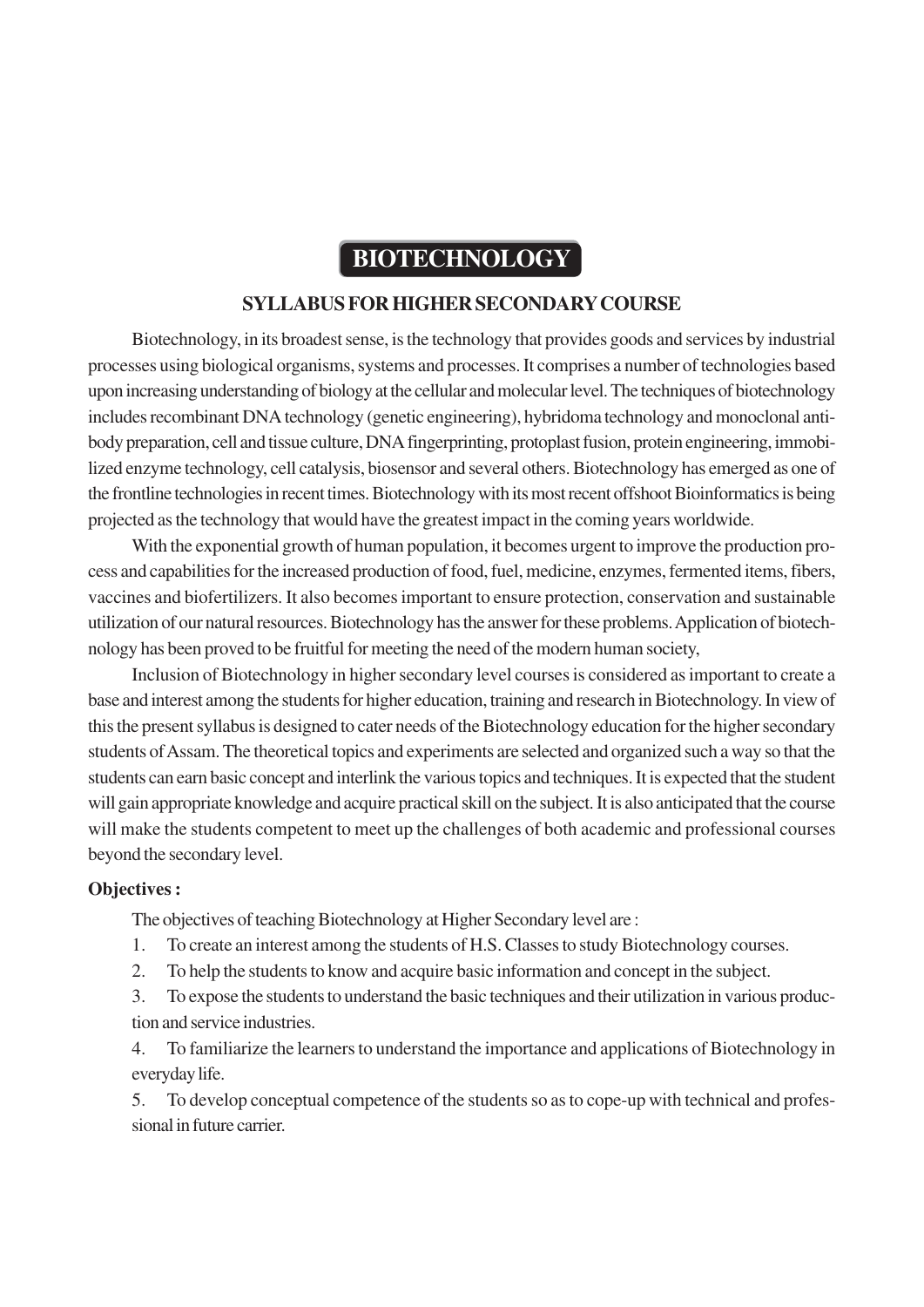### 2 Syllabi for H.S. Final Year

# **BIOTECHNOLOGY**

### **SYLLABUS FOR HIGHER SECONDARY FINAL YEAR COURSE**

| <b>One Paper</b> | <b>Time: Three Hours</b>                                                  | <b>Total Marks-70</b> |                |
|------------------|---------------------------------------------------------------------------|-----------------------|----------------|
|                  |                                                                           |                       | Pass Marks-21  |
|                  | <b>Unitwise Distribution of Marks and Periods:</b>                        |                       |                |
| Unit No.         | <b>Title</b>                                                              | <b>Marks</b>          | <b>Periods</b> |
| Unit-1           | Protein Engineering and Bioinformatics                                    | 15                    | 23             |
| Unit-2           | Genetic Engineering and genomics                                          | 15                    | 32             |
| Unit-3           | Environmental Biotechnology & Bioethics                                   | 10                    | 20             |
| Unit-4           | Microbial Technology                                                      | 10                    | 25             |
| Unit-5           | <b>Plant Cell Culture Technology</b>                                      | 10                    | 25             |
| Unit-6           | Animal Cell Culture Technology                                            | 10                    | 25             |
|                  | <b>Total</b>                                                              | 70                    | 150            |
|                  | <b>Unitwise Distribution of Course contents:</b>                          |                       | <b>Marks</b>   |
| Unit-1:          | Protein Engineering and Bioinformatics :                                  |                       | 15             |
|                  | Protein based products and designing                                      |                       |                |
|                  | Proteins                                                                  |                       |                |
|                  | Proteomics: an introduction                                               |                       |                |
|                  | <b>Introduction to Bioinformatics</b>                                     |                       |                |
|                  | Sequences and Nomenclature                                                |                       |                |
|                  | <b>Information Sources</b>                                                |                       |                |
|                  | Analysis using Bioformatics tools                                         |                       |                |
| Unit- $2:$       | <b>Genetic Engineering and Genomics:</b>                                  |                       | 15             |
|                  | Recombinant DNA technology-definition and tools                           |                       |                |
|                  | Making recombinant DNA                                                    |                       |                |
|                  | Construction of DNA library:                                              |                       |                |
|                  | Genomic and CDNA                                                          |                       |                |
|                  | Cloning vectors                                                           |                       |                |
|                  | Polymerase Chain Reaction (PCR)                                           |                       |                |
|                  | DNA probes                                                                |                       |                |
|                  | Hybridization techniques: Southern, Northern and Western                  |                       |                |
|                  | DNA sequencing                                                            |                       |                |
|                  | Genomics: an introduction                                                 |                       |                |
| <b>Unit-3:</b>   | <b>Environmental Biotechnology &amp; Bioethics:</b>                       |                       | 10             |
|                  | Bioremediation of oil pollution reducing environmental impact of chemical |                       |                |
|                  | herbicides & fertilizers; biosensors to detect environmental pollution.   |                       |                |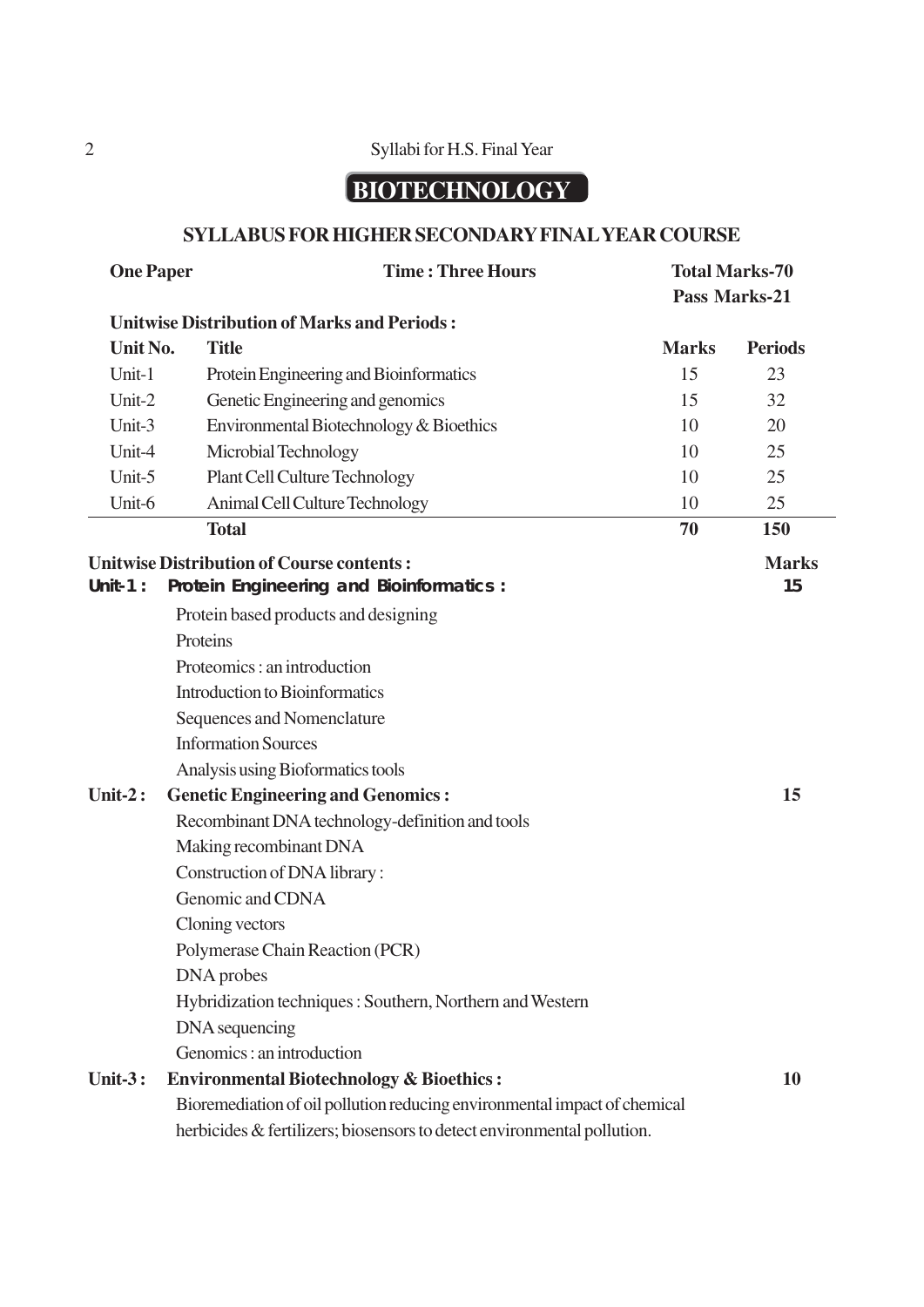|           | Syllabi for H.S. Final Year                          | 3  |
|-----------|------------------------------------------------------|----|
|           | Biofertilizers-definition and uses.                  |    |
|           | Biofuels: definition and application                 |    |
|           | Genetically Modified Organisms and                   |    |
|           | <b>Ethical Issue</b>                                 |    |
|           | Intellectual Property Rights-Patenting Life forms    |    |
|           | <b>Unit-IV: Microbial Technology</b>                 | 10 |
|           | Classification of microorganism                      |    |
|           | Microbial culture techniques                         |    |
|           | Measurement and kinetics of microbial growth         |    |
|           | Strain Isolation and Isolation of microbial products |    |
|           | Application of microbial culture                     |    |
| $Unit-V:$ | <b>Plant cell culture Technology</b>                 | 10 |
|           | Introduction; Cellular Toti potency                  |    |
|           | Plant cell and tissue culture techniques and media   |    |
|           | Application of plant tissue culture                  |    |
|           | Gene transfer methods in plants                      |    |
|           | Transgenic plants for crop improvement               |    |
|           | Unit-VI: Animal Cell Culture Technology              | 10 |
|           | Introduction                                         |    |
|           | Animal Cell Culture Technology and media             |    |
|           | Characterization of cell lines                       |    |
|           | Scale up of animal cell culture process              |    |
|           | Application of animal cell culture                   |    |
|           | Stem cell technology                                 |    |
|           | <b>SYLLABUS FOR BIOTECHNOLOGY PRACTICAL</b>          |    |

### **Total Marks-30 Scheme of Evolution : Marks 1.** Two Experiments  $8 + 8 = 16$ (One computer based Practical) Data retrieval and data search using Internet site of NCBI Download a DNA protein sequence from Internet, analyze and comment over it  $\triangleq$  Ion-exchange chromatography for protein Estimation of DNA Stablished Stablished Stablished Stablished Stablished Stablished Stablished Stablished Stablished Stablished Stablished Stablished Stablished Stablished Stablished Stablished Stablished Stablished Stablished Stablished St Sterilization techniques : Dry heat and moist heat sterilization, Chemical sterilization and ultra filtration

Determination of bacterial growth curve